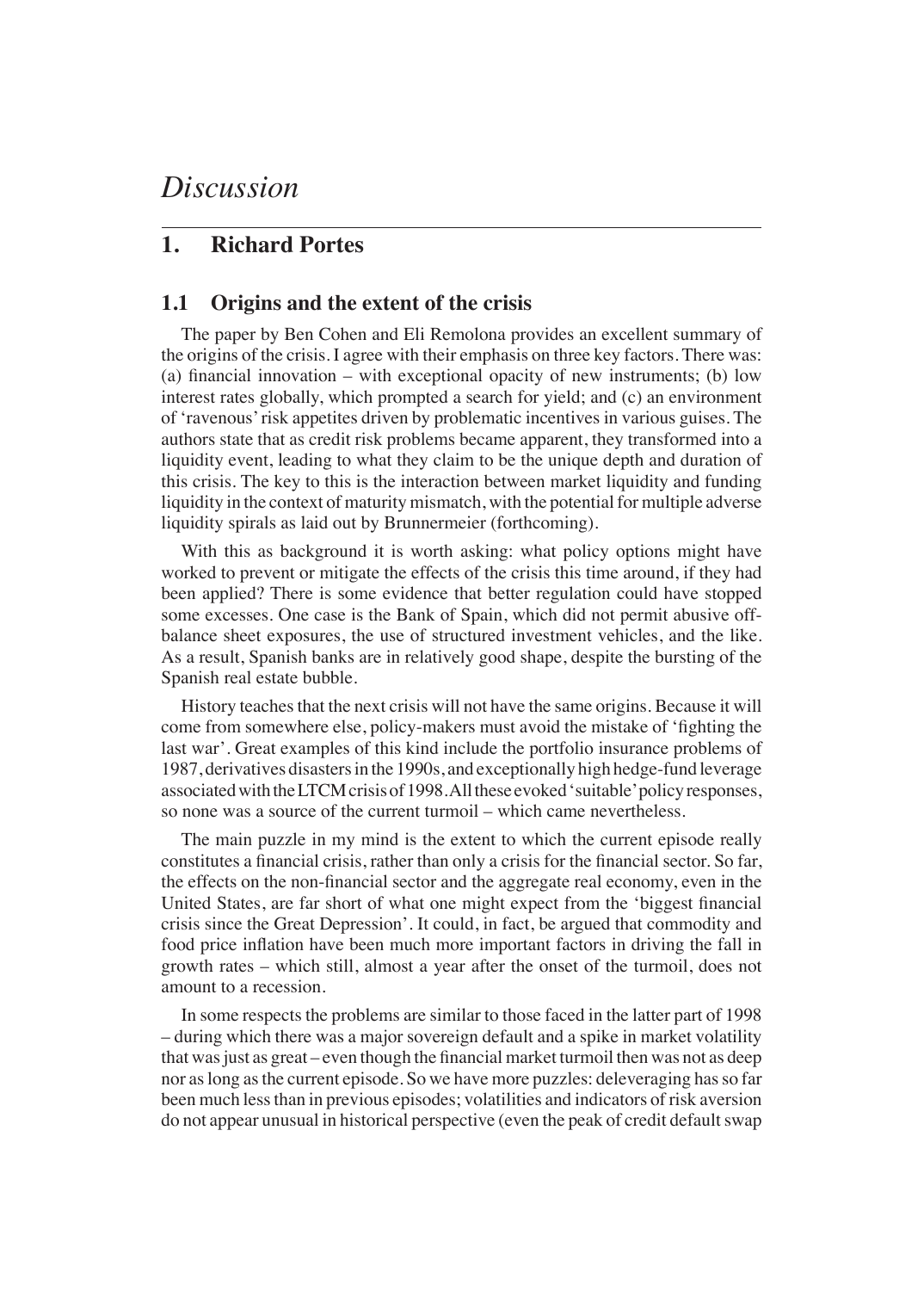(CDS) spreads in February–March is not much higher than the 2002 peak); TED and LIBOR-OIS spreads are stubbornly high despite exceptional liquidity interventions; and long rates have not risen *pari passu* with inflation expectations.

#### **1.2 Policy responses**

Part of the answer to these puzzles may be that policy has actively responded to the financial turmoil. In particular, there have been cuts in monetary policy rates; not by the European Central Bank, but they might otherwise have raised rates in August 2007. There have also been major changes in the market operations of central banks, a widening of the range of collateral accepted (though not in the euro area, where it was already extensive), the creation of new facilities (again not in the euro area), and swap agreements across countries. In addition, there have been efforts to repair bank balance sheets. Policy-makers have acted aggressively in their own domains. In many respects, however, there has been a lamentable lack of policy coordination among the major central banks, sometimes even vocal discord.

On the issue of write-downs and recapitalisation many questions remain. Why did the banks not cut dividends quickly and substantially? Was there any pressure from regulators to do so? To the extent that there has been action, the approach has been piecemeal. Repeated write-downs have been largely perceived as lacking transparency and have in many cases led to further falls in bank share prices. Sovereign wealth funds, hedge funds and others who have invested new funds have been burnt, so not surprisingly, there is a reluctance to invest further in bank recapitalisation. All this has been partly caused, or at least exacerbated, by mark-to-market accounting.

## **1.3 Capital market dysfunctionalities**

I now want to turn to three types of problems in capital markets that have exacerbated the turmoil. These are problems that policy-makers did not fully or properly understand, so it is only now that they are attracting attention – but perhaps not yet enough. The first of these is in the CDS market, which faces considerable distortion. In particular, if current levels of CDS spreads were accurate indicators of the probability of default, then many banks should be pronounced dead. The problem is that this market started out with a view to buying and selling credit protection, but it has now also become a vehicle for speculation – the size of the market is an order of magnitude greater than the underlying credit risks being hedged. The market now has also become one-sided. Everyone wants to bet against the banks, but no-one wants to write protection. And with limited supply and rumours fuelling demand, prices have gone way up on thin and volatile trading. It seems clear that this is a highly speculative market, and it is subject to some manipulation.

The abnormally high CDS spreads have become a major problem for the banks because new bond issues have to be priced by reference to (and hence above) CDS spreads. Given the current high spreads, these markets are effectively closed. It also appears that hedge funds are 'playing rough', trying to make things look worse than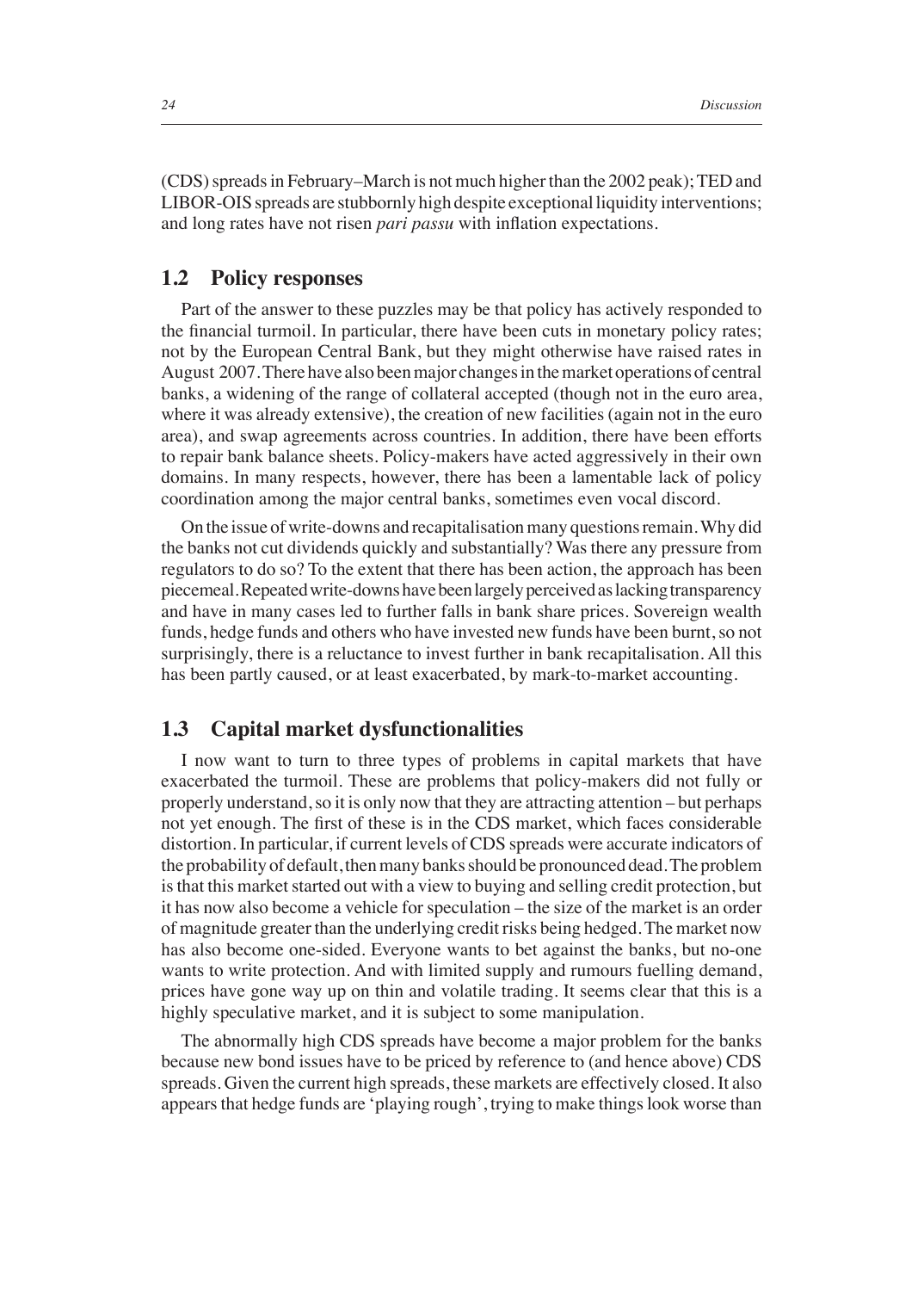they actually are, thereby helping to drive spreads up even further. Such a strategy can be combined profitably with going short in bank stocks.

There is a vicious circle operating in this market. CDS spreads widen, investors demand higher yields, the cost of capital rises and its availability falls, balance sheets deteriorate, and CDS spreads widen further. What could be done to fix this? Often discussed – including by Ben and Eli – is the value of organising centralised clearing, thereby significantly lowering counterparty risks. This falls far short, however, of the transparency and normalisation of the markets that would come from requiring that they go onto organised exchanges. If the specificity of many of these instruments precludes exchange trading, then we should simply accept the cost of greater uniformity. Unfortunately, any such initiative will be resisted by the investment banks, which generate large profits precisely from the specificity and opacity of the current arrangements. They are enthusiastically pushing for centralised clearing in order to circumvent pressure for exchange trading.

The second problem plaguing capital markets is the application of marking to market. Valuing assets at 'market value' in period of financial distress (when the market is not functioning) amplifies balance sheet problems. It also inhibits reliquefaction of markets, because asset holders will not want to sell at distressed prices if they then have to mark down their entire portfolios to those prices. Another vicious circle can arise here, because as hedge funds and others sell at distressed prices, banks are forced to mark their books lower, requiring them to tighten credit and leading to a further round of selling. Meanwhile, long-term investors do not enter the market because they believe prices will fall still further. These problems are compounded by the fact that many assets are valued with respect to credit derivative prices (for example, the ABX index), which are highly volatile and appear to overestimate probabilities of default.

It is less than 15 years ago that the Securities and Exchange Commission began to require 'fair value' accounting. Fortunately, that was well after the debt crisis of the early 1980s, when the nine New York money centre banks found themselves with aggregate exposure to developing country sovereign debt of about 250 per cent of their equity capital. If these assets had been marked to market when Brazil, Mexico and others stopped paying, the banks would have been 'under water' (assuming a market valuation of less than 60 cents on the dollar – which is not much below where they settled in the Brady Plan, almost a decade later). The world financial system faced a serious danger of collapse. What was the solution? Jacques de Larosière and Paul Volcker saw the threat clearly and successfully pressed for forbearance, that is, classifying this debt as being 'held to maturity'. This cannot be done nowadays.

Ben and Eli argue that '… suspending fair value accounting … would do more to reduce confidence ... than any short-term relief it might bring ... But there are legitimate questions regarding how to value assets when markets are illiquid. In response … the International Accounting Standards Board has established an expert panel …'. It will report in due course. Meanwhile, I think it would be wise and not confidence-impairing to limit the application of fair value accounting to assets on trading books, while excluding assets which are bought to hold till maturity.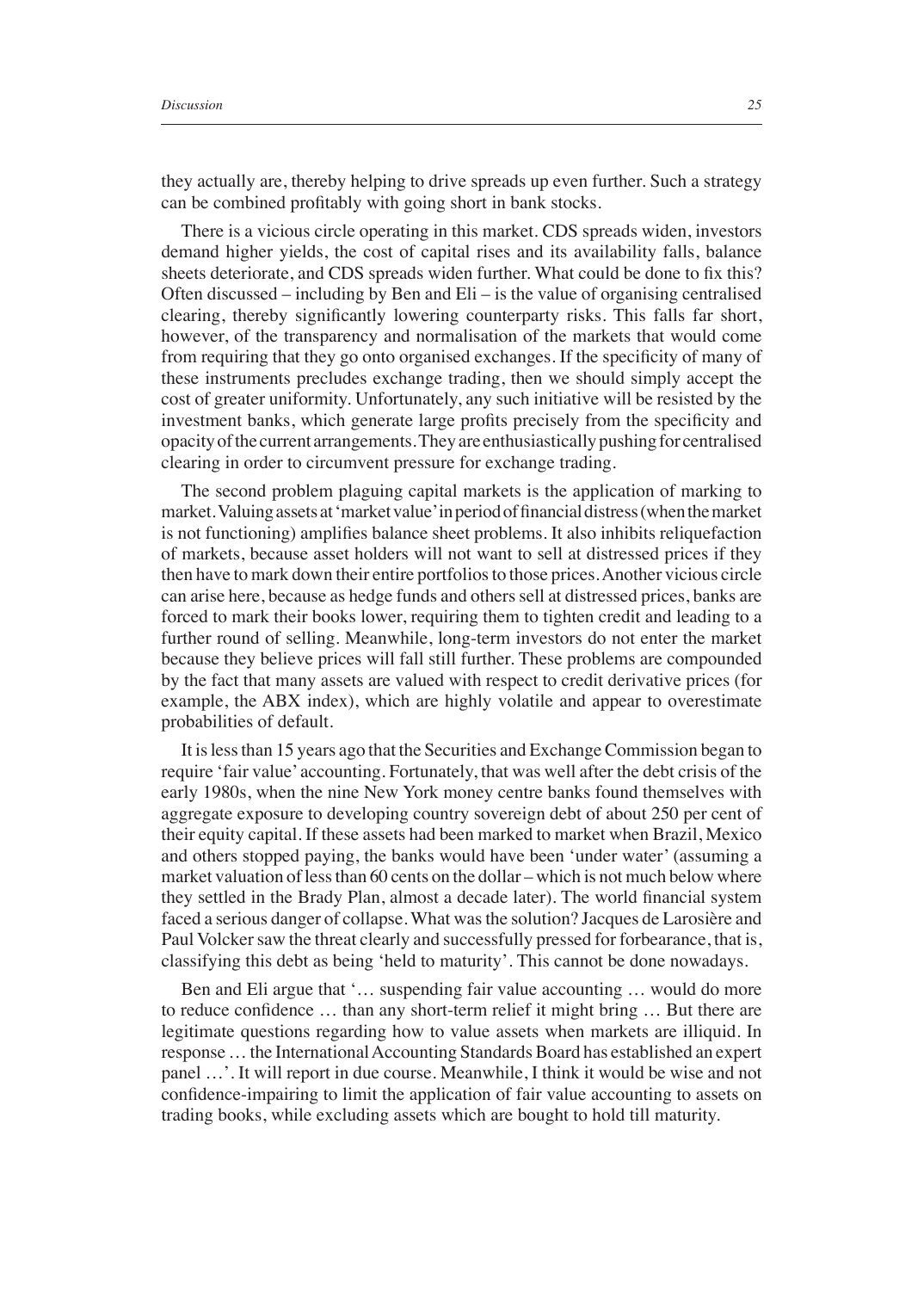The third dysfunctionality I want to highlight is that of the (dis)credit(ed) rating agencies (CRAs). The natural monopoly characteristics of this industry have been enhanced by the dependence of regulators on ratings – that is, the CRAs have been granted a 'regulatory licence'. Pension funds, insurance companies and others may invest only in securities given 'investment-grade' ratings by a small number of agencies specifically designated by the regulators. But they are subject to considerable conflicts of interest, use models which are suspect, produce ratings that are lagging indicators and add little, if any value (Levich, Majnoni and Reinhart 2002). Ben and Eli tell us that 'regulators have begun to investigate the ways in which ratings are sometimes "hard-wired" into regulatory and supervisory frameworks'. They also propose better management of conflicts of interest 'in line with the revised International Organisation of Securities Commissions Code of Conduct'. The 2005 version of the Code was fully implemented, however, with zero effect (see AMF 2008); I would suggest that self-regulation is unlikely to accomplish anything.

So how else can the CRAs be dealt with? The heart of the problem lies in designing a system with the right incentives. Normally public goods should have public funding, but not here – there are obvious problems that would arise with public involvement in ratings. I would argue that subscription (the pre-1975 model) should be revived, perhaps via a levy on users. We should also require the agencies to provide more information regarding their judgments, including an assessment of the liquidity characteristics of an instrument and the likely volatility of its market price. Moreover, rating ranges should be provided in many instances, in preference to point estimates. The business of providing ratings should be separated from the advisory/consultative side of the business. Most important, the 'regulatory licence' should be eliminated.

Let me conclude by commending Ben and Eli on their summary of the nature of this crisis and the manner in which it has unfolded. I think that more work needs to be done to address problems in the capital markets, which this crisis has exposed. At the same time, we need to avoid merely 'fighting the last war' by remembering that while all '… crises are the same … All crises are different' (Portes 1999, pp 471–472).

There is an alternative. That this conference session is being held on Bastille Day brings to mind an admittedly radical policy – to 'shoot the speculators' (the guillotine being an outdated technology). The then French Finance Minister, Michel Sapin, cited this historical precedent in his parliamentary intervention on the crisis of the EU Exchange Rate Mechanism in autumn 1992. One can easily imagine that it would be a popular policy now.

## **References**

- AMF (Autorité des Marchés Financiers) (2008), *AMF 2007 Report on Rating Agencies: Credit Rating of Corporate Issuers*, AMF, Paris. Available at <http://www.amf-france. org/documents/general/8131\_1.pdf>.
- Brunnermeier MK (forthcoming), 'Deciphering the 2007–08 Liquidity and Credit Crunch', *Journal of Economic Perspectives*.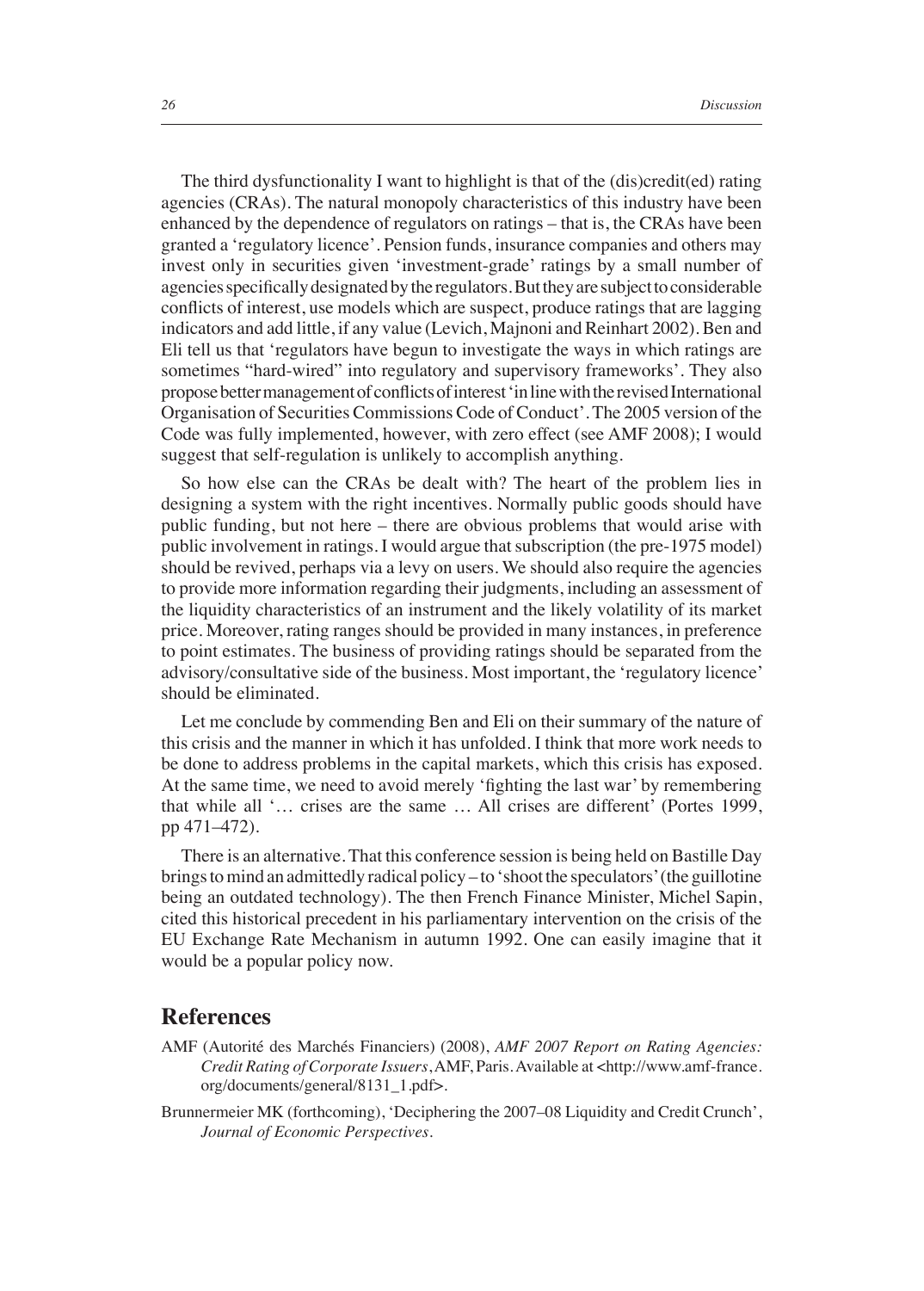- Levich RM, G Majnoni and C Reinhart (2002), *Ratings, Rating Agencies and the Global Financial System*, Kluwer Academic Publishers, Boston.
- Portes R (1999), 'An Analysis of Financial Crisis: Lessons for the International Financial System', in WC Hunter, GG Kaufman and TH Krueger (eds), *The Asian Financial Crisis: Origins, Implications, and Solutions*, Proceedings of 1998 Conference held by Federal Reserve Bank of Chicago and International Monetary Fund, Kluwer Academic Publishers, Boston, pp 471–478.

## **2. Grant Spencer**

The paper by Ben Cohen and Eli Remolona provides a good overview of the current episode of financial turmoil and is a useful introduction to what will no doubt be an interesting conference. In my comments I would like to briefly discuss the effects that the financial turmoil has had on New Zealand so far, and its implications for the Reserve Bank of New Zealand (RBNZ, which is also the prudential regulator). I think that this is likely to be of some interest given that New Zealand's very open capital markets and relatively high debt levels have presented some very specific issues in the current adverse global credit environment.

Overall, New Zealand's financial system has so far withstood the global financial turmoil well. This is partly because it has little direct exposure to the mortgage market in the United States, and NZ banks have not developed the complex structured financial instruments which have been a key contributor to the recent turmoil. New Zealand has, however, been affected by the global tightening of credit markets. So while the banking sector has not suffered any shortage of equity, it has been affected by the tighter cost and availability of debt. As defaults on US sub-prime mortgages have risen, liquidity in global capital markets has become scarce. NZ (as well as Australian) banks source a significant degree of funding from international capital markets (around 40 per cent of bank liabilities in New Zealand are external) and often at short maturities. In both Australia and New Zealand, the spread to overnight indexed swaps increased in mid 2007 and has remained well above its long-run average, although it is worth noting that these spreads are not as large as those in the United States and Europe.

The significant external exposure of the NZ economy is manifest in its sizeable current account deficit, with a large share of the nation's external liabilities held on NZ banks' balance sheets. Clearly, any disruption in the flow of funds to NZ banks will be potentially disruptive for the macroeconomy. In other words, a further tightening of global credit markets could have significant implications for macrofinancial stability as well as the prudential soundness of the banking system. Related to this, there is concern about liquidity shortages in the foreign exchange market. Although the NZ currency is presently above its long-run average, it has been below the level suggested by the historical relationship between the exchange rate and the yield differential with the United States. The declining appetite for risk in global financial markets and the international economic slowdown may put downward pressure on the NZ currency, which could pose risks to markets and the economy if the adjustment is sharp.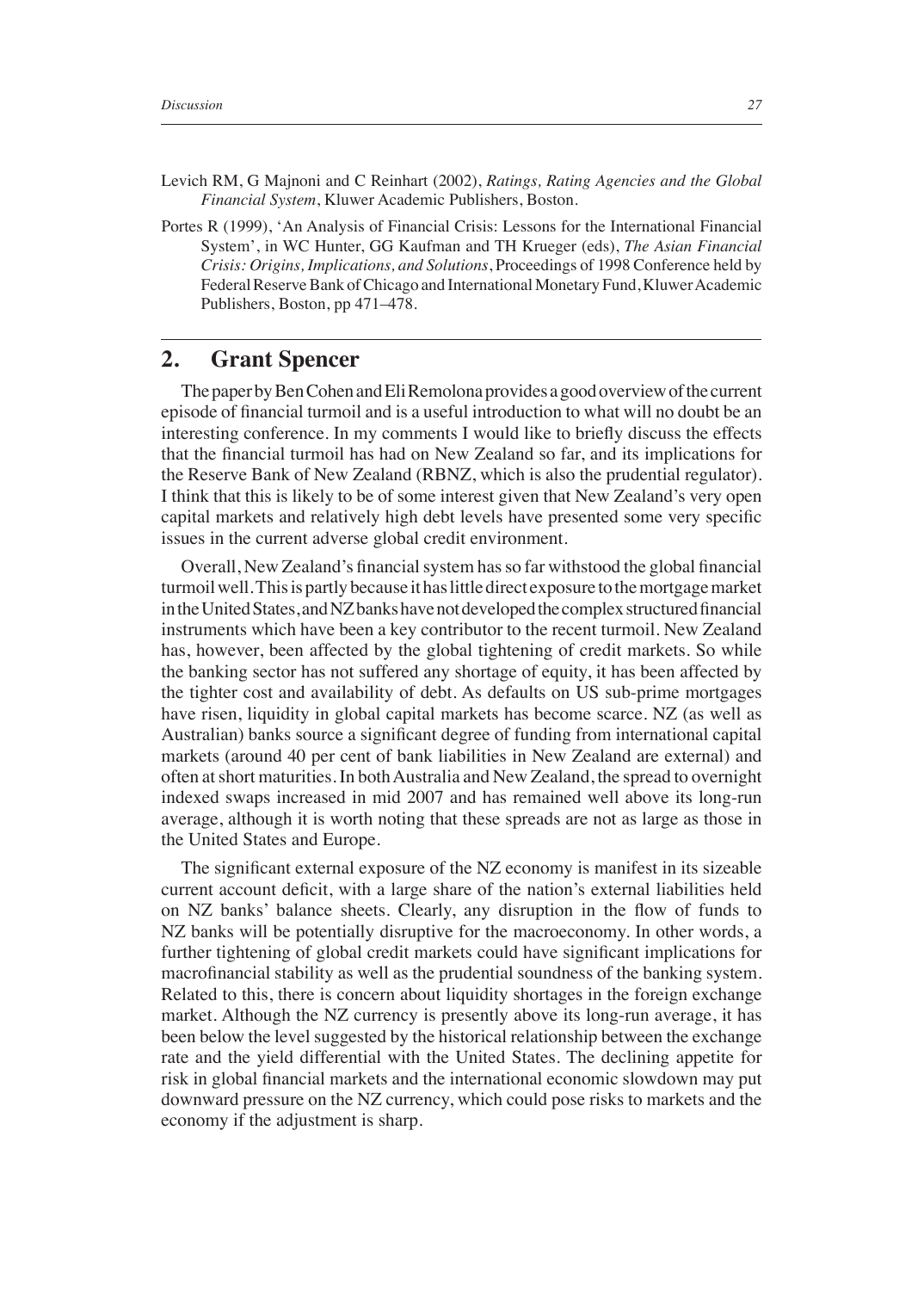The immediate policy response in New Zealand to the global financial market turmoil has been to adopt a quite accommodating liquidity stance for banks. The RBNZ implemented changes to its domestic market operations to ensure that banks would be able to access liquidity should the credit squeeze become more acute. The RBNZ increased settlement cash levels, narrowed the discount margin and lengthened the discount window to 30 days. We also expanded the range of securities we would accept as collateral to encompass NZ dollar, NZ-registered, AAA-rated residential mortgage-backed securities.

The RBNZ is also currently undertaking a review of its prudential regulation, specifically focusing on liquidity management by banks. It is likely that this review will produce recommendations aimed at ensuring that banks lengthen the maturity of their wholesale funding as well as diversify their sources of liquidity. Given the reliance of the major NZ banks on short-term wholesale funding from the international markets, I would expect that the new policy will require more conservative liquidity profi les than we see at present. In implementing the new Basel II regime, the RBNZ has focused on ensuring that bank holdings of capital are adequate to withstand credit losses from a significant downturn in the domestic housing market. In the current environment, this is a very real risk over the coming year or two. The RBNZ will soon also have responsibility for the regulation of non-bank deposit-takers and the insurance sector. The relevant legislation is currently in the House of Representatives. An important role of these regulatory frameworks is to provide buffers against the sort of international financial shocks that we are now experiencing.

Finally, I would note that the credit creation process has been very procyclical in New Zealand over recent years. Aggressive credit expansion by the banks through 2003–07 contributed to the biggest housing boom seen in decades. Subsequently, since mid 2007, credit standards have tightened sharply as the housing market has turned down – particularly with the overlay of tight global credit markets. Factors contributing to this procyclicality, in my view, include asymmetric incentives facing bank management, mark-to-market accounting, the new International Financial Reporting Standards provisioning requirements, and point-in-time capital models. A potential response to this could be a countercyclical prudential policy, which could operate by means of the Pillar 2 supervisory overlay. Such an approach has been discussed at earlier RBA conferences, along the lines of the work of Claudio Borio and Philip Lowe. However, our own simulations suggest that the required moves in capital ratios would be too large for practical implementation. The cyclical component would swamp the prudential component, thereby undermining the original rationale for the capital adequacy policy. An alternative could be a more countercyclical monetary policy. However, as we have found in New Zealand in recent years, this can also be very difficult if the domestic cycle is out of sync with the global economic cycle.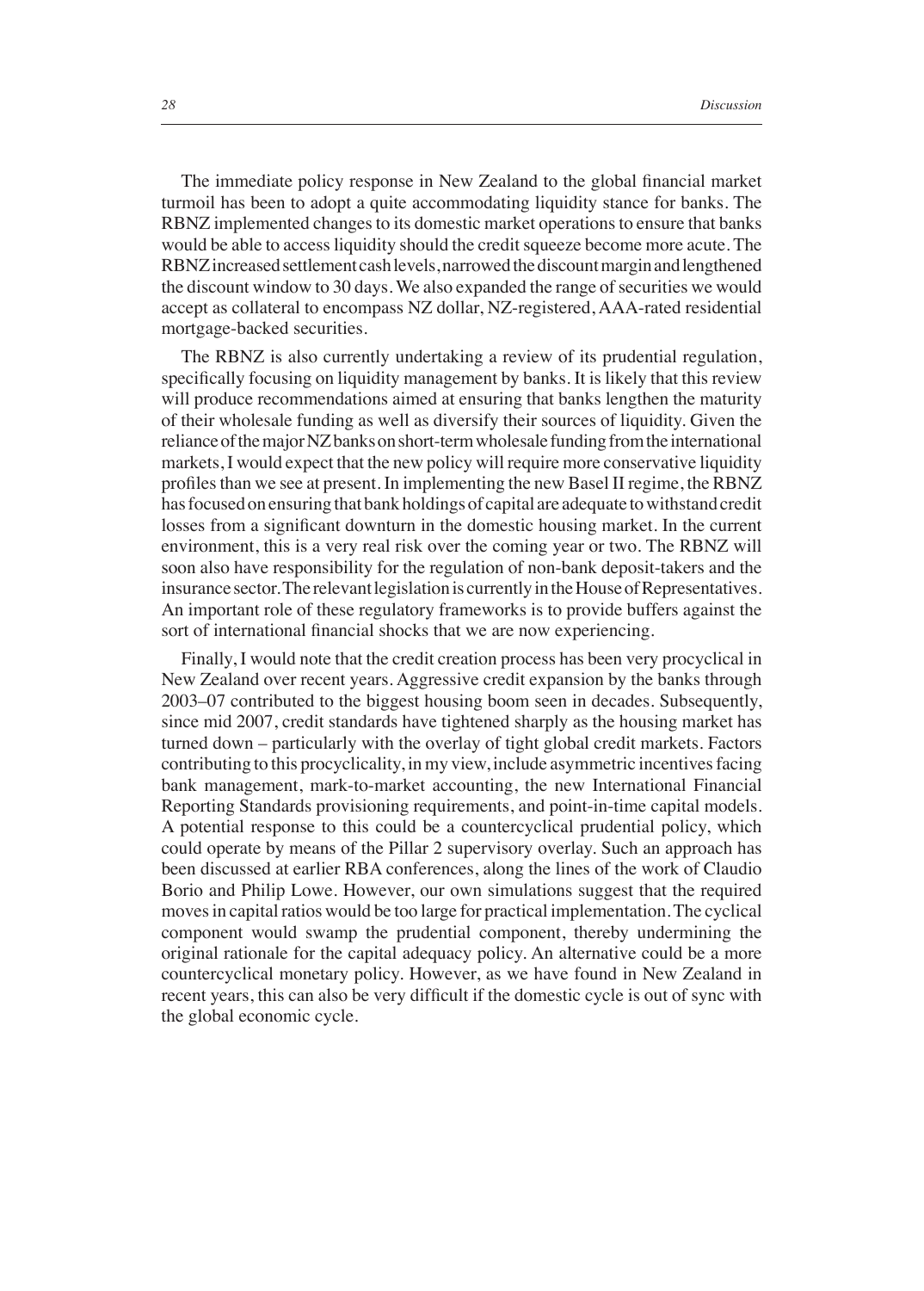## **3. General Discussion**

The paper and discussants' comments provoked debate about the magnitude of the 2007 and 2008 financial market turmoil to date, and its likely impact on the real economy. This was partly in response to Richard Portes's suggestion that, on a range of metrics, fi nancial conditions did not look as bad as they had been during recent financial crises. Some participants thought this view was too sanguine, suggesting that the decline in the US housing market, according to some measures, had been greater than during the Great Depression. In line with this, a number of participants suggested that – notwithstanding the positive effect of recent policy responses – a substantial part of the effect of the financial turmoil on the real economy was yet to materialise, and that weaker economic outcomes (assuming they did occur) would lead to further losses for financial institutions.

The discussion moved on to a debate about the causes of the recent financial turmoil. Some participants suggested that low global interest rates early in the decade and the extent of financial market innovation were both potentially factors which led to and/or exacerbated the crisis. In particular, the creation of some complex financial instruments had made risk exposures more difficult to assess and added 'opacity' to some parts of the financial system. One participant suggested that risk had become more concentrated, not less, in part because the largest dozen banks in the world now handle the bulk of the transactions, hold a large part of this risk, and operate with similar business models. Consequently a problem at one major institution can have global ramifications. More generally, participants argued that the model of banking had changed in recent years, with many commercial banks now operating in similar ways to investment banks, particularly in their use of high-leverage strategies. This raised the general question of whether it was appropriate for all banks to operate in this way. Other participants argued that systems of executive compensation had also evolved such that there were conflicts of interest in the private sector. This met with some debate, as some suggested that private-sector agents needed to have more 'skin in the game', while others thought that recent large declines in bank share prices and the loss of managements' reputation, by association with any bank failures, were incentive enough to promote prudent risk management. In response to the question of how problems in one part of the financial markets could lead to the global turmoil, one participant suggested that the underlying problem had been the house price bubble in the United States, and the sub-prime mortgage problems were just one symptom of this much bigger concern.

Much of the rest of the discussion was focused on the role of policy-makers in managing risk in the financial system. One participant argued that a key goal for macro-prudential regulators is to determine how to predict crises by identifying events which might indicate the advent of a crisis. In this regard, a few participants highlighted the importance of large increases in the prices of assets, particularly those that form the basis of collateral and accompany rapid increases in credit. With regards to potentially adverse structural change, the institutionalising of mark-to-market accounting was raised as a possible policy concern on a number of fronts. First, it was suggested that accounting has become quite liberal and in some ways more art than science. Second, there was some question about whether